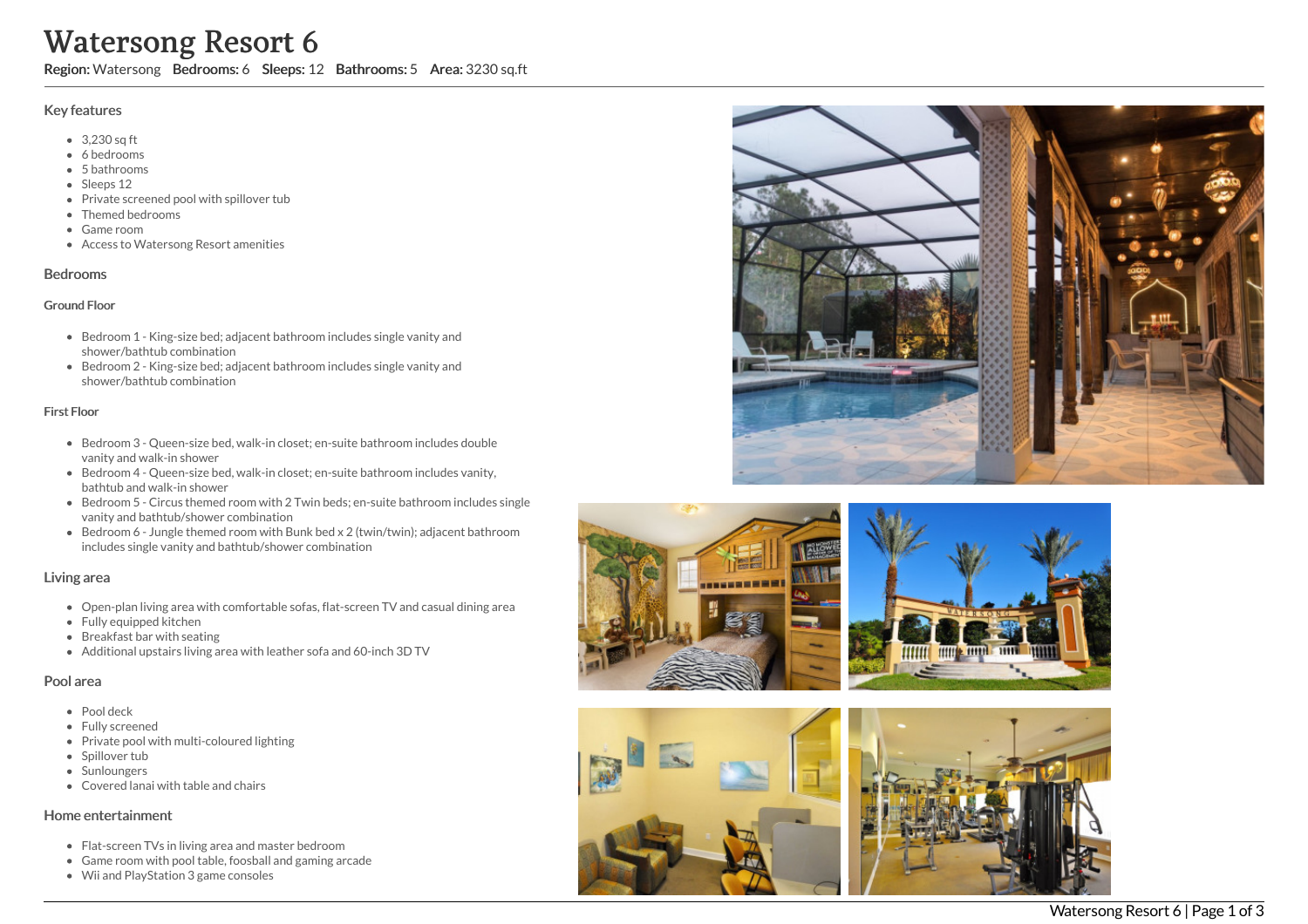#### General

- Air conditioning throughout
- Complimentary wifi
- Bedding and towels included
- Private parking and garage

## Laundry room

- Washer and dryer
- $\bullet$  Iron and ironing board

## Children's equipment available for hire

- Crib
- Stroller
- $\bullet$  High chair
- Pack and play

## Resort facilities

Nestled amongst woodlands and landscaped gardens is the wonderful Watersong Resort offering fantastic facilities in a peaceful gated community. Guests will benefit from full access to the 6,700 sq ft clubhouse and all associated amenities including a resort-style communal pool, an outdoor spa, cyber cafe, and children's playground. For nature lovers there is a pretty picnic spot to enjoy lunch and plenty of lakes and conservation areas to admire. For sports enthusiasts there is a fitness center and sand volleyball court on the resort, whilst the famous Providence Golf Course is only 10 minutes away. Located just 30 miles from Orlando's main airport and approximately 30 minutes to Disney, this beautiful resort ticks all the boxes.

## Places of interest

- Airport 33 miles
- Beaches 80 miles
- Disney World 15 miles
- Golf courses 4 miles
- Legoland 22 miles
- Seaworld 20 miles
- $\bullet$  Shopping mall 7 miles
- Supermarket 5 miles
- Universal Studios 26 miles